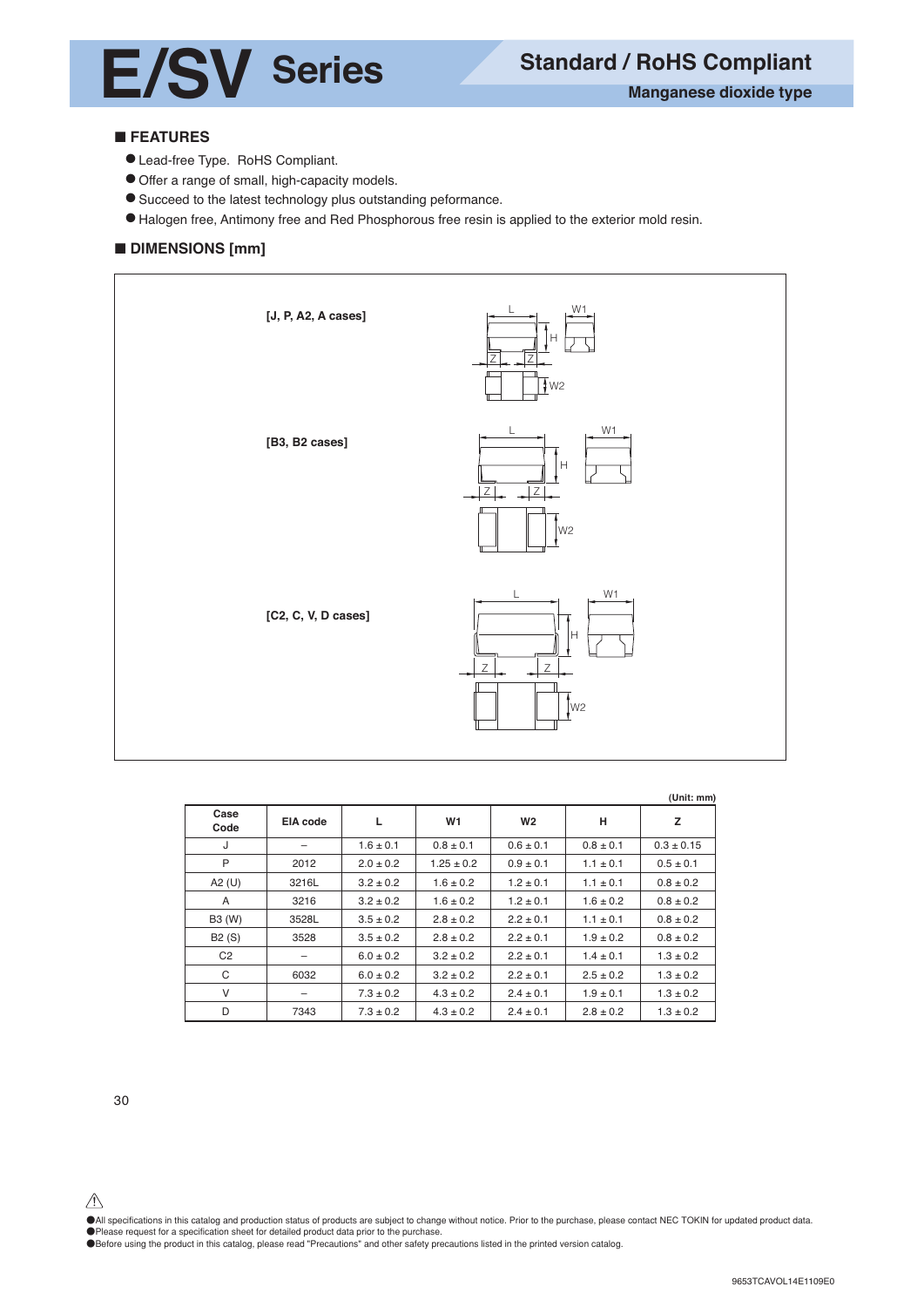|         | UR  | 2.5V                                | 4V                                   | 6.3V                     | 10V                                                                                | 16V                                              | <b>20V</b>                                                      | <b>25V</b>         | 35V               |
|---------|-----|-------------------------------------|--------------------------------------|--------------------------|------------------------------------------------------------------------------------|--------------------------------------------------|-----------------------------------------------------------------|--------------------|-------------------|
| $\mu$ F |     | 0E                                  | 0G                                   | 0J                       | 1A                                                                                 | 1C                                               | 1D                                                              | 1E                 | 1 <sub>V</sub>    |
| 0.47    | 474 |                                     |                                      |                          |                                                                                    | $\mathbf{P}$                                     | A2                                                              | $\mathbf{A}$       | $\mathbf{A}$      |
| 0.68    | 684 |                                     |                                      |                          |                                                                                    | $\mathbf{P}$                                     | A2                                                              | А                  | А                 |
| 1.0     | 105 |                                     |                                      |                          | P                                                                                  | J, P                                             | A2                                                              | P, A2, A           | A2, A             |
| 1.5     | 155 |                                     |                                      | $\mathbf{P}$             | J, P                                                                               | J, A                                             | A2                                                              |                    | A                 |
| 2.2     | 225 |                                     |                                      | $\mathbf{J}$             | J, P                                                                               | J, P, A2, A                                      | P, A2, A                                                        | $\mathbf{A}$       | A, B <sub>2</sub> |
| 3.3     | 335 |                                     | $\mathbf{P}$                         | J                        | J, P, A2                                                                           | P, A2, A                                         | A2, A, B3                                                       | $\mathbf{A}$       | B3, B2            |
| 4.7     | 475 |                                     |                                      | J, P, A                  | J, P, A2, A                                                                        | A2, A                                            | A2, A, B3, B2                                                   | B3, B2             | $\mathcal{C}$     |
| 6.8     | 685 |                                     | J                                    | J, P, A2                 | A2, A                                                                              | A, B3                                            | <b>B3, B2</b>                                                   | B <sub>2</sub>     | $\mathcal{C}$     |
| 10      | 106 | $\mathbf{J}$                        | J, P                                 | J, P, A2, A              | P. A <sub>2</sub> , A <sub>2</sub> , B <sub>2</sub>                                | A, B <sub>3</sub> , B <sub>2</sub>               | B <sub>2</sub>                                                  | C <sub>2</sub> , C | C, D              |
| 15      | 156 | $\mathbf{J}$                        | $\mathbf{P}$                         | P, A2, A                 | A2, B3                                                                             | A, B <sub>2</sub>                                | $\mathcal{C}$                                                   | $\mathcal{C}$      | D                 |
| 22      | 226 | P, A2                               | P, A2, A                             | P, A2, A, B3, B2         | A, B3, B2                                                                          | B <sub>3</sub> , B <sub>2</sub> , C              | B <sub>2</sub> , C <sub>2</sub> , C <sub>1</sub> D <sub>1</sub> | D                  |                   |
| 33      | 336 | P, A2                               | P, A2, A                             | A2, A, B3                | B3. B2                                                                             | B <sub>2</sub> , C <sub>2</sub> , C <sub>1</sub> | D                                                               | D                  |                   |
| 47      | 476 | P, A2, A                            | P, A2, A, B3                         | A, B3, B2, C             | A, B <sub>2</sub> , C <sub>2</sub> , C <sub>1</sub>                                | C, D                                             | C, D                                                            |                    |                   |
| 68      | 686 | $\mathbf{A}$                        | A, B3                                | A, B3, B2, C2            | B <sub>2</sub> , C <sub>2</sub> , C <sub>1</sub>                                   | C, D                                             |                                                                 |                    |                   |
| 100     | 107 | A, B3, B2                           | $A2, A, B3, B2, C2$ A, B3, B2, C2, C |                          | B <sub>2</sub> , C <sub>2</sub> , C <sub>2</sub> , V <sub>2</sub> , D <sub>1</sub> | D                                                |                                                                 |                    |                   |
| 150     | 157 | A, B3, C2                           | B <sub>2</sub> , C <sub>2</sub>      | B2, C                    | V, D                                                                               |                                                  |                                                                 |                    |                   |
| 220     | 227 | B3, B2, C2                          | B2, C                                | B <sub>2</sub> , C, V, D | D                                                                                  |                                                  |                                                                 |                    |                   |
| 330     | 337 | B <sub>3</sub> , B <sub>2</sub> , C | C, V                                 | V, D                     |                                                                                    |                                                  |                                                                 |                    |                   |
| 470     | 477 | B <sub>2</sub> , C, D               | ${\rm D}$                            | D                        |                                                                                    |                                                  |                                                                 |                    |                   |
| 680     | 687 |                                     | ${\bf D}$                            |                          |                                                                                    |                                                  |                                                                 |                    |                   |

# **STANDARD C-V VALUE REFERENCE BY CASE CODE**

#### $\blacksquare$  **PART NUMBER SYSTEM**



●All specifications in this catalog and production status of products are subject to change without notice. Prior to the purchase, please contact NEC TOKIN for updated product data. ●Please request for a specification sheet for detailed product data prior to the purchase.

●Before using the product in this catalog, please read "Precautions" and other safety precautions listed in the printed version catalog.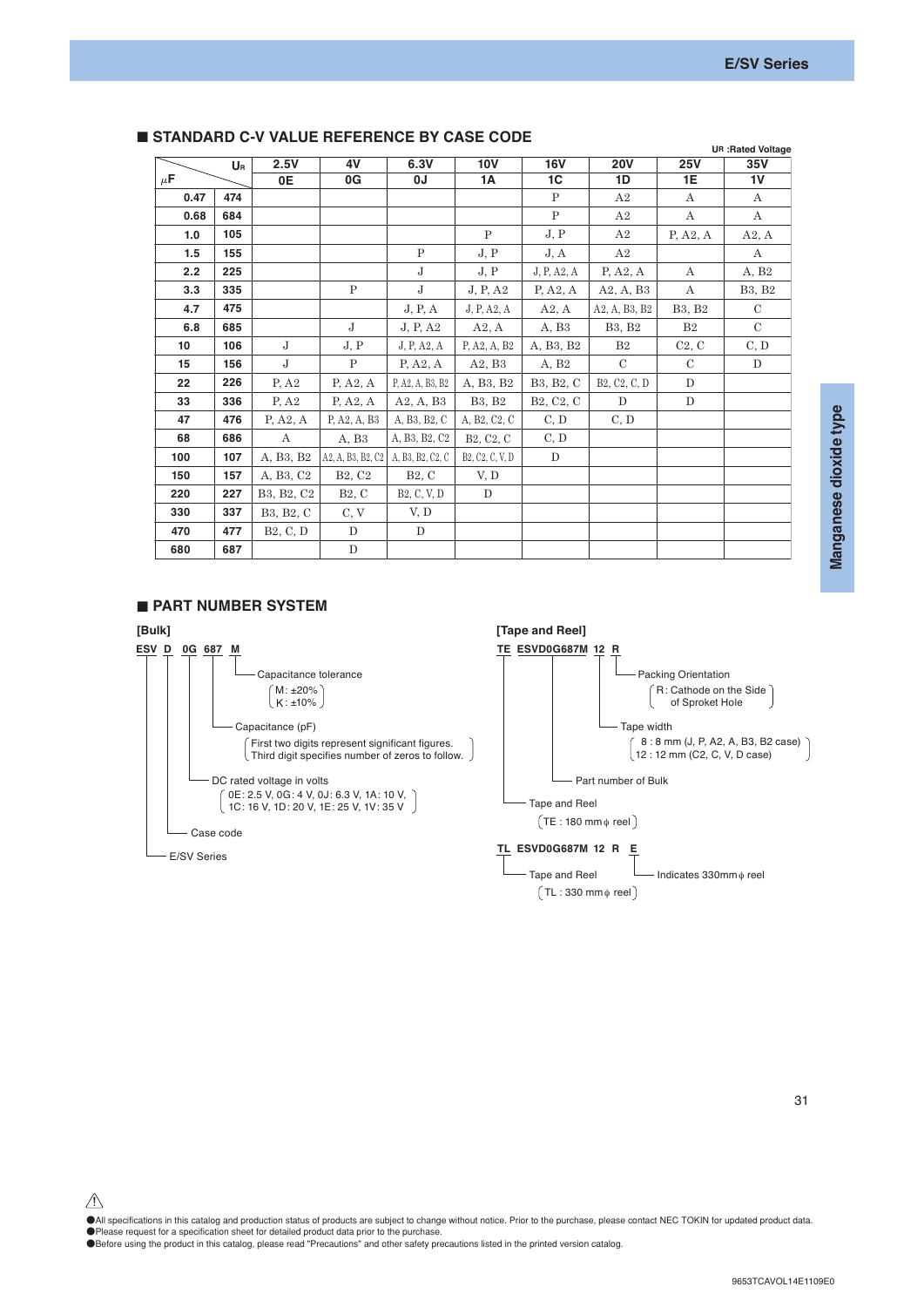#### $\blacksquare$  **MARKINGS**

The standard marking shows capacitance, DC rated voltage, and polarity.

**[J case]** (ex.  $4.7 \mu$ F / 6.3 V)



| <b>U</b> case marking Coup |      |     | <b>UR: Rated Voltage</b> |      |         |  |
|----------------------------|------|-----|--------------------------|------|---------|--|
| UR<br>$\mu$ F              | 2.5V | 4 V | 6.3 V                    | 10 V | 16 V    |  |
| 1.0                        |      |     |                          |      | С       |  |
| 1.5                        |      |     |                          | A    | $\circ$ |  |
| 2.2                        |      |     | r                        | ⋖    | С       |  |
| 3.3                        |      |     | ∍                        | А    |         |  |
| 4.7                        |      |     | J                        | ъ    |         |  |
| 6.8                        |      | G   | ے                        |      |         |  |
| 10                         | е    | Ω   | $\overline{p}$           |      |         |  |
| 15                         | Φ    |     |                          |      |         |  |

**[J case Marking Code]**

**[P case]** (ex.  $1 \mu$ F / 10 V)



[A2, A cases] (ex. 10  $\mu$ F / 6.3 V)



**[B3, B2 cases]** (ex. 47  $\mu$ F / 6.3 V)



**[C2, C, V, D cases]** (ex. 220  $\mu$ F / 6.3 V)



| ιv                    | c |      |           | יע |       |      |           |            |  |            |  |  |
|-----------------------|---|------|-----------|----|-------|------|-----------|------------|--|------------|--|--|
| 15                    |   |      | Φ         |    |       |      |           |            |  |            |  |  |
|                       |   |      |           |    |       |      |           |            |  |            |  |  |
| [P case Marking Code] |   |      |           |    |       |      |           |            |  |            |  |  |
| UR<br>$\mu$ F         |   | 2.5V | 4 V       |    | 6.3 V | 10 V | 16 V      | <b>20V</b> |  | <b>25V</b> |  |  |
| 0.47                  |   |      |           |    |       |      | CS        |            |  |            |  |  |
| 0.68                  |   |      |           |    |       |      | <b>CW</b> |            |  |            |  |  |
|                       |   |      |           |    |       | AA   | CA        |            |  | EA         |  |  |
| 1.5                   |   |      |           |    | JE    | AE   |           |            |  |            |  |  |
| 2.2                   |   |      |           |    |       | AJ   | CJ        | DJ         |  |            |  |  |
| 3.3                   |   |      | <b>GN</b> |    |       | AN   | CN        |            |  |            |  |  |
| 4.7                   |   |      |           |    | JS    | AS   |           |            |  |            |  |  |
|                       |   |      |           |    |       |      |           |            |  |            |  |  |

| UR<br>$\mu$ F | 2.5V                              | 4 V                                          | 6.3 V           | 10 V            | 16 V        | <b>20V</b> | <b>25V</b> |
|---------------|-----------------------------------|----------------------------------------------|-----------------|-----------------|-------------|------------|------------|
| 0.47          |                                   |                                              |                 |                 | $_{\rm CS}$ |            |            |
| 0.68          |                                   |                                              |                 |                 | <b>CW</b>   |            |            |
| 1.            |                                   |                                              |                 | AA              | CA          |            | EA         |
| 1.5           |                                   |                                              | JE              | AE              |             |            |            |
| 2.2           |                                   |                                              |                 | AJ              | CJ          | DJ         |            |
| 3.3           |                                   | GN                                           |                 | AN              | CN          |            |            |
| 4.7           |                                   |                                              | JS              | AS              |             |            |            |
| 6.8           |                                   |                                              | <b>JW</b>       |                 |             |            |            |
| 10            |                                   | $\overline{\mathbf{G}\mathbf{\overline{A}}}$ | $J\overline{A}$ | $\overline{AA}$ |             |            |            |
| 15            |                                   | $G\overline{E}$                              | JĒ              |                 |             |            |            |
| 22            | $\mathrm{e}\overline{\mathrm{J}}$ | $G\overline{J}$                              | JJ              |                 |             |            |            |
| 33            | $e\overline{N}$                   | $G\overline{N}$                              |                 |                 |             |            |            |
| 47            | $\rm e\overline{S}$               | $G\overline{S}$                              |                 |                 |             |            |            |

## **[P, A2, A, cases DC Rated Voltage code]**

| Code             | е   | G                   |     |    |    |    |    |        |
|------------------|-----|---------------------|-----|----|----|----|----|--------|
| Rated<br>Voltage | 2.5 | $\overline{V}$<br>4 | 6.3 | 10 | 16 | 20 | 25 | $35\%$ |

## F) **[B3, B2, C2, C, V, D cases Production date code]**

| v                                                        |   |   |          |   |   |   |   | M Jan. Feb. Mar.   Apr. May. Jun.   Jul.   Aug.   Sep.   Oct.   Nov.   Dec. |    |             |   |   |
|----------------------------------------------------------|---|---|----------|---|---|---|---|-----------------------------------------------------------------------------|----|-------------|---|---|
| 2011                                                     | a | h | c        | d | e |   | g | h                                                                           |    | k           |   | m |
| 2012                                                     | n | D | a        | r | s |   | u | V                                                                           | W  | $\mathbf x$ | v | z |
| 2013                                                     | А | в |          |   | E | F | G | Н                                                                           | ٠J |             |   | М |
| 2014                                                     | N | р | $\Omega$ | R |   | т |   |                                                                             | W  |             |   |   |
| NOTE: Production data code will resume beginning in 2015 |   |   |          |   |   |   |   |                                                                             |    |             |   |   |

NOTE: Production date code will resume beginning in 2015.

 $\triangle$ 

●All specifications in this catalog and production status of products are subject to change without notice. Prior to the purchase, please contact NEC TOKIN for updated product data.

●Please request for a specification sheet for detailed product data prior to the purchase.

●Before using the product in this catalog, please read "Precautions" and other safety precautions listed in the printed version catalog.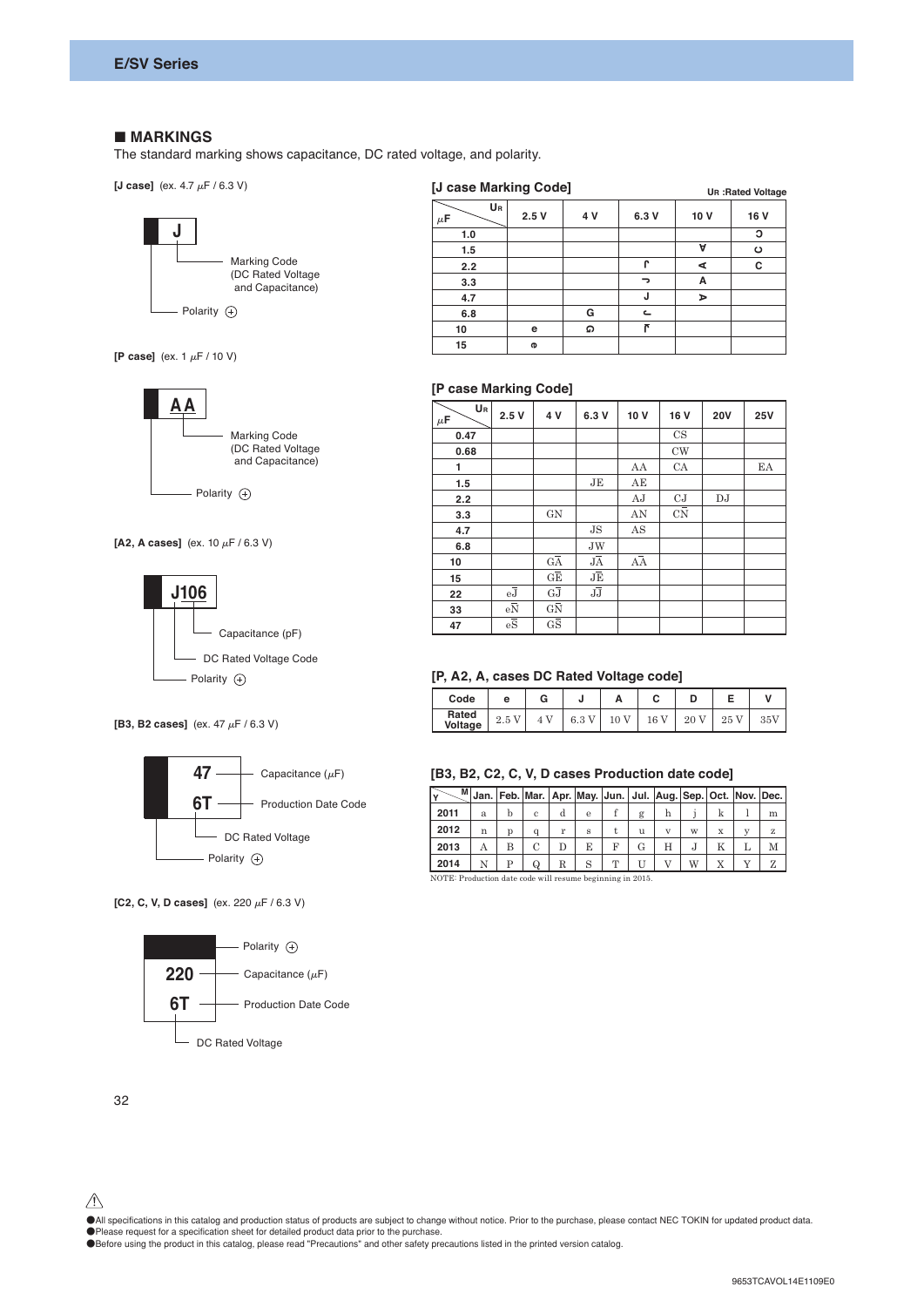## **E PERFORMANCE CHARACTERISTICS**

|                                                  | URIWANUE UNARAU I ERISTIUS |                                                            |                                  |           |                                                              |                                     |                                     |                                                                                                |                                                                                                                                                                                                                                                         | Test Conditions : Conform to IEC 60384-1                         |  |
|--------------------------------------------------|----------------------------|------------------------------------------------------------|----------------------------------|-----------|--------------------------------------------------------------|-------------------------------------|-------------------------------------|------------------------------------------------------------------------------------------------|---------------------------------------------------------------------------------------------------------------------------------------------------------------------------------------------------------------------------------------------------------|------------------------------------------------------------------|--|
| <b>ITEM</b>                                      |                            |                                                            |                                  |           |                                                              | <b>PERFORMANCE</b>                  |                                     |                                                                                                |                                                                                                                                                                                                                                                         | <b>TEST CONDITION</b>                                            |  |
| Operating temperature                            |                            |                                                            |                                  |           |                                                              | -55°C to +125°C                     |                                     |                                                                                                |                                                                                                                                                                                                                                                         | Derated voltage at 85°C at more                                  |  |
| Rated voltage (V.dc)                             |                            | 2.5V                                                       | 4V                               | 6.3V      | 10V                                                          | 16V                                 | <b>20V</b>                          | <b>25V</b>                                                                                     | 35V                                                                                                                                                                                                                                                     | at 85°C                                                          |  |
| Derated voltage (V.dc)                           |                            | 1.6V                                                       | 2.5V                             | 4V        | 6.3V                                                         | 10V                                 | 13V                                 | 16V                                                                                            | <b>22V</b>                                                                                                                                                                                                                                              | at 125°C                                                         |  |
| Surge voltage (V.dc)                             |                            | 3.3V                                                       | 5.2V                             | 8V        | 13V                                                          | <b>20V</b>                          | <b>26V</b>                          | 33V                                                                                            | 46V                                                                                                                                                                                                                                                     | at 85°C                                                          |  |
| Capacitance                                      |                            |                                                            |                                  |           |                                                              | 0.47 $\mu$ F to 680 $\mu$ F         |                                     |                                                                                                |                                                                                                                                                                                                                                                         |                                                                  |  |
| Capacitance tolerance                            |                            |                                                            |                                  |           | ±20% or ±10% (P,J case: ±20%)                                |                                     |                                     |                                                                                                |                                                                                                                                                                                                                                                         | at 120 Hz                                                        |  |
| DC Leakage Current (L.C)                         |                            |                                                            |                                  |           | $0.01C \cdot V(\mu A)$ or 0.5 $\mu A$ , whichever is greater |                                     |                                     |                                                                                                |                                                                                                                                                                                                                                                         | Voltage:<br>Rated voltage for 5min.                              |  |
| <b>Dissipation Factor</b>                        |                            |                                                            |                                  | at 120 Hz |                                                              |                                     |                                     |                                                                                                |                                                                                                                                                                                                                                                         |                                                                  |  |
| <b>Equivalent Series Resistance</b>              |                            | <b>Refer to Standard Ratings</b>                           |                                  |           |                                                              |                                     |                                     |                                                                                                |                                                                                                                                                                                                                                                         | at 100 kHz                                                       |  |
|                                                  |                            |                                                            | Capacitance change               |           |                                                              | $DF(\% )$                           |                                     | L.C                                                                                            |                                                                                                                                                                                                                                                         |                                                                  |  |
| Surge voltage test                               |                            | Refer to Standard Ratings                                  |                                  |           | Lower than initial<br>specification                          |                                     | Lower than initial<br>specification |                                                                                                | Temperature: 85±2°C<br>Applied voltage : Surge voltage<br>Series resistance : 33 ohm<br>Duration of surge : 30±5 sec<br>Time between surge : 5.5min.<br>Number of cycle: 1000                                                                           |                                                                  |  |
|                                                  | $-55^{\circ}$ C            | Not to exceed -20% (P, J case)<br>$or -12%$                |                                  |           | <b>Refer to Standard Ratings</b>                             |                                     |                                     |                                                                                                |                                                                                                                                                                                                                                                         | Step 1: 25±2 °C                                                  |  |
| Characteristic<br>at high and low<br>temperature | $+85^{\circ}$ C            | $or +12%$                                                  | Not to exceed +20% (P, J case)   |           |                                                              | Lower than initial<br>specification |                                     | $0.1C \cdot V(\mu A)$ or $5\mu A$ ,<br>which ever is greater                                   |                                                                                                                                                                                                                                                         | Step 2: $-55\frac{0}{3}$ °C<br>Step 3: 25±2°C                    |  |
|                                                  | $+125^{\circ}$ C           | Not to exceed +20% (P, J case)<br>or $+15%$                |                                  |           | <b>Refer to Standard Ratings</b>                             |                                     |                                     | $0.125C \cdot V(\mu A)$ or 6.25 $\mu A$ ,<br>which ever is greater                             |                                                                                                                                                                                                                                                         | Step 4: 125 °C                                                   |  |
| Rapid change of<br>temperature                   |                            | <b>Refer to Standard Ratings</b>                           |                                  |           | Lower than initial<br>specification                          |                                     | Lower than initial<br>specification |                                                                                                | Parts shall be temperature cycled<br>over a temperature range of -55 to<br>+125°C, five times continuously as<br>follow.<br>Step 1: -55-3°C, 30±3min.<br>Step 2: room temp. 10 to 15min.<br>Step 3: 125 °C, 30±3min.<br>Step 4: room temp, 10 to 15min. |                                                                  |  |
| <b>Resistance to Soldering</b><br>heat           |                            |                                                            | Refer to Standard Ratings        |           | Lower than initial<br>specification                          |                                     | Lower than initial<br>specification |                                                                                                | solder dip: 260°C, 5sec<br>solder reflow: 260°C,10sec                                                                                                                                                                                                   |                                                                  |  |
| Damp heat                                        |                            |                                                            | <b>Refer to Standard Ratings</b> |           | Lower than 1.5 times initial                                 | specification                       |                                     | Lower than initial<br>specification                                                            |                                                                                                                                                                                                                                                         | at 40°C<br>at 90 to 95% RH<br>500 hour                           |  |
| Endurance                                        |                            |                                                            | Refer to Standard Ratings        |           |                                                              | Lower than initial<br>specification |                                     | Lower than 2 times initial<br>specification (P, J case) or 1.25<br>times initial specification |                                                                                                                                                                                                                                                         | at 85°C: Rated voltage<br>at 125°C: Derated voltage<br>2000 hour |  |
| <b>Failure Rate</b>                              |                            |                                                            | λο=1% / 1000 hour                |           |                                                              |                                     |                                     |                                                                                                |                                                                                                                                                                                                                                                         | at 85°C: Rated voltage<br>at 125°C: Derated voltage<br>2000 hour |  |
| Terminal Strength                                |                            | Visual:<br>There shall be no evidence of mechanical damage |                                  |           |                                                              |                                     |                                     |                                                                                                | Strength: 4.9N<br>Time: 10±0.5sec.<br>(two directions)                                                                                                                                                                                                  |                                                                  |  |
| <b>Others</b>                                    |                            |                                                            |                                  |           | Conform to IEC60384-1                                        |                                     |                                     |                                                                                                | Conform to IEC60384-1                                                                                                                                                                                                                                   |                                                                  |  |

Manganese dioxide type

**Manganese dioxide type**

Reference : Derated voltage (85 to 125°C)

$$
[U_T] = [U_R] - \frac{[U_R] - [U_C]}{40} \tag{T-85}
$$

[UT] : Derated voltage at operating temperature

[UR] : Rated voltage

[UC] : Derated voltage at 125°C

T : Operating temperature

33

●All specifications in this catalog and production status of products are subject to change without notice. Prior to the purchase, please contact NEC TOKIN for updated product data.

●Please request for a specification sheet for detailed product data prior to the purchase.<br>●Before using the product in this catalog, please read "Precautions" and other safety precautions listed in the printed version ca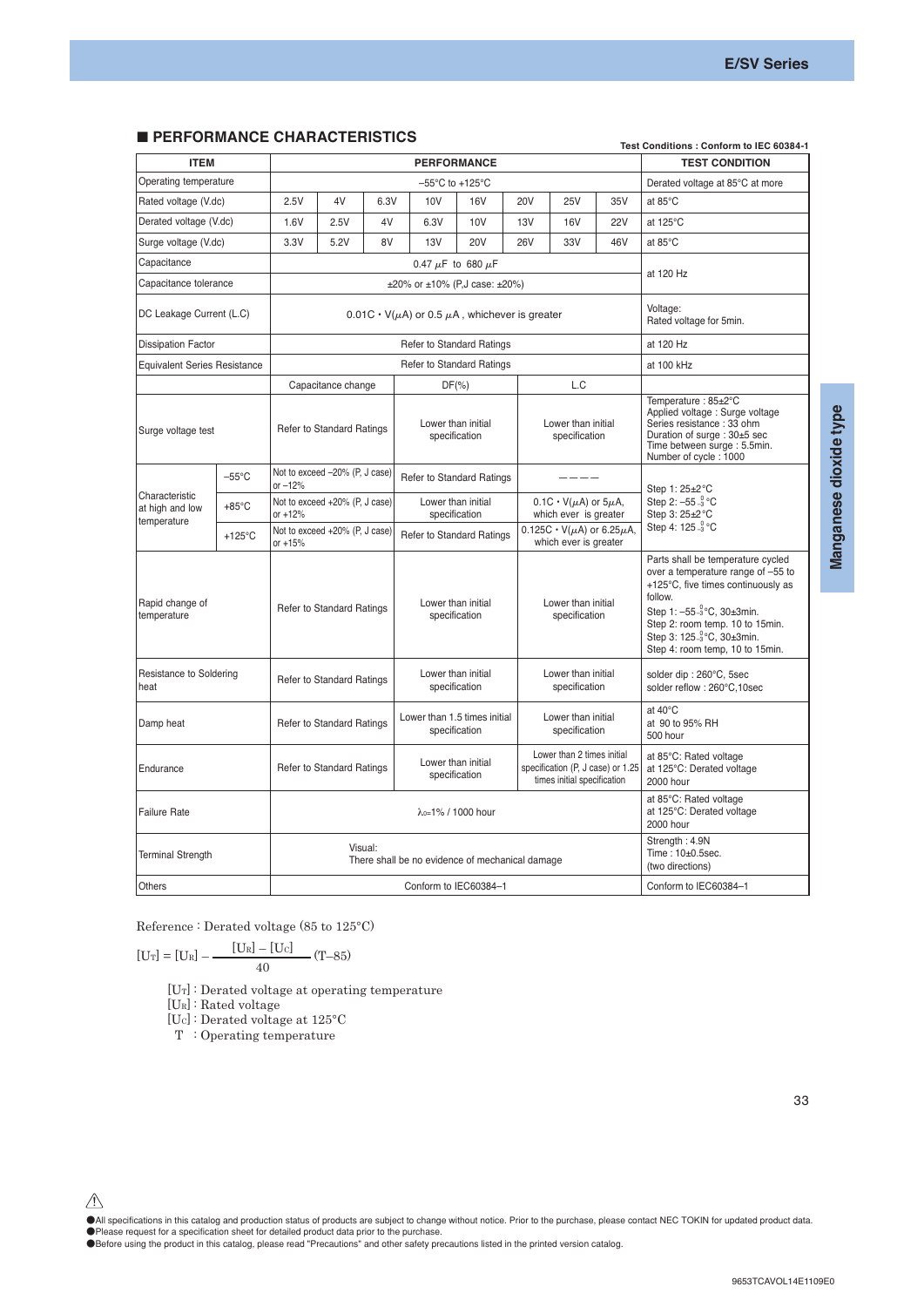## - **STANDARD RATINGS**

|                         |                          |                              | Leakage                         | DF                          | <b>ESR</b>  |                     | $DF$ (%) Max    | <b>Capacitance Change</b> |                                                                               |                          |
|-------------------------|--------------------------|------------------------------|---------------------------------|-----------------------------|-------------|---------------------|-----------------|---------------------------|-------------------------------------------------------------------------------|--------------------------|
| Rated<br>Voltage<br>(V) | Capacitance<br>$(\mu$ F) | Case<br>Code                 | Part<br><b>Number</b><br>(Bulk) | Current<br>$(\mu A)$<br>Max | (%)<br>Max  | $(\Omega)$<br>Max   | $-55^{\circ}$ C | $+125^{\circ}$ C          | at Surge Voltage<br>at Damp Heat<br>at Resistance to<br><b>Soldering Heat</b> | at Endurance             |
|                         | 10                       | $\bf J$                      | ESVJ0E106M                      | 0.5                         | 20          | 6.5                 | 30              | 30                        | $\pm 20\%$                                                                    | $\pm 20\%$               |
|                         | 15                       | J                            | ESVJ0E156M                      | 0.5                         | 20          | 8                   | 30              | 30                        | $\pm 20\%$                                                                    | $\pm 20\%$               |
|                         | 22                       | ${\bf P}$                    | ESVP0E226M                      | 0.5                         | 20          | $\sqrt{4}$          | 30              | 30                        | $\pm 20\%$                                                                    | $\pm 20\%$               |
|                         | 22                       | A2                           | ESVA20E226M                     | 0.5                         | 12          | 3                   | 20              | 14                        | ±12%                                                                          | $\pm 12\%$               |
|                         | 33                       | A2                           | ESVA20E336M                     | 0.8                         | 12          | $\overline{4}$      | $22\,$          | 14                        | $\pm 12\%$                                                                    | $\pm 12\%$               |
|                         | 33                       | P                            | ESVP0E336M                      | 0.8                         | 20          | $\overline{4}$      | 30              | 30                        | $\pm 20\%$                                                                    | $\pm 20\%$               |
|                         | 47                       | $\overline{P}$               | ESVP0E476M                      | 1.1                         | 30          | $\overline{6}$      | 60              | 40                        | $\pm 20\%$                                                                    | $\pm 20\%$               |
|                         | 47                       | A2                           | ESVA20E476M                     | 1.1                         | 12          | 4.5                 | 22              | 14                        | ±12%                                                                          | $\pm 12\%$               |
|                         | 47                       | $\mathbf{A}$                 | ESVA0E476M                      | 1.1                         | 12          | 4.5                 | 22              | 16                        | $\pm 12\%$                                                                    | $\pm 12\%$               |
|                         | 68                       | A                            | ESVA0E686M                      | 1.7                         | 18          | 4.5                 | 34              | 20                        | $\pm 12\%$                                                                    | $\pm 12\%$               |
|                         | 100                      | $\boldsymbol{A}$             | ESVA0E107M                      | 2.5                         | 30          | $\overline{2}$      | 60              | 40                        | $\pm 20\%$                                                                    | $\pm 20\%$               |
|                         | 100                      | B <sub>3</sub>               | ESVB30E107M                     | 2.5                         | 18          | 1.3                 | 34              | 20                        | ±15%                                                                          | $\pm 15\%$               |
| 2.5                     | 100                      | B <sub>2</sub>               | ESVB20E107M                     | 2.5                         | 8           | $1\,$               | 14              | 10                        | $\pm 12\%$                                                                    | $\pm 12\%$               |
|                         | 150                      | А                            | ESVA0E157M                      | 3.7                         | 30          | $\,2$               | 60              | 40                        | $\pm 20\%$                                                                    | $\pm 20\%$               |
|                         | 150                      | B <sub>3</sub>               | ESVB30E157M                     | 3.7                         | 20          | $\,1\,$             | 40              | 30                        | $\pm 15\%$                                                                    | $\pm 15\%$               |
|                         | 150                      | C <sub>2</sub>               | ESVC20E157M                     | 3.7                         | 12          | 0.8                 | 26              | 18                        | ±12%                                                                          | ±12%                     |
|                         | 220                      | B <sub>3</sub>               | ESVB30E227M                     | 5.5                         | 30          | $\,1$               | 60              | 40                        | $\pm 15\%$                                                                    | $\pm 15\%$               |
|                         | 220                      | B <sub>2</sub>               | ESVB20E227M                     | 5.5                         | 18          | 0.6                 | 34              | 20                        | $\pm 12\%$                                                                    | $\pm 12\%$               |
|                         | 220                      | C <sub>2</sub>               | ESVC20E227M                     | 5.5                         | 12          | 0.8                 | 26              | 18                        | $\pm 12\%$                                                                    | $\pm 12\%$               |
|                         | 330                      | B <sub>3</sub>               | ESVB30E337M                     | 8.2                         | 30          | $\mathbf{1}$        | 60              | 40                        | ±15%                                                                          | $\pm 15\%$               |
|                         | 330                      | B <sub>2</sub>               | ESVB20E337M                     | 8.2                         | 25          | 0.6                 | 50              | 30                        | $\pm 12\%$                                                                    | $\pm 20\%$               |
|                         | 330                      | $\mathcal{C}$                | ESVC0E337M                      | 8.2                         | 16          | 0.3                 | 34              | 18                        | $\pm 12\%$                                                                    | $\pm 12\%$               |
|                         | 470                      | B <sub>2</sub>               | ESVB20E477M                     | 11.7                        | 35          | 0.6                 | 70              | 50                        | $\pm 20\%$                                                                    | $\pm 20\%$               |
|                         | 470                      | $\overline{C}$               | ESVC0E477M                      | 11.7                        | 18          | 1.5                 | 34              | 20                        | ±12%                                                                          | $\pm 12\%$               |
|                         | 470                      | $\mathbf D$                  | ESVD0E477M                      | 11.7                        | 14          | 0.5                 | 18              | 16                        | $\pm 12\%$                                                                    | $\pm 12\%$               |
|                         | 3.3                      | P                            | ESVP0G335M                      | 0.5                         | 20          | 20                  | 30              | 30                        | $\pm 20\%$                                                                    | $\pm 20\%$               |
|                         | 6.8                      | ${\bf J}$                    | ESVJ0G685M                      | 0.5                         | 20          | 7.5                 | 30              | 30                        | $\pm 20\%$                                                                    | $\pm 20\%$               |
|                         | 10                       | J                            | ESVJ0G106M                      | 0.5                         | 20          | 6.5                 | 30              | 30                        | $\pm 20\%$                                                                    | $\pm 20\%$               |
|                         | 10                       | $\overline{P}$               | ESVP0G106M                      | 0.5                         | 20          | $\,6\,$             | 30              | 30                        | $\pm 20\%$                                                                    | $\pm 20\%$               |
|                         | 15                       | P                            | ESVP0G156M                      | 0.6                         | 20          | $\rm 5$             | 30              | 30                        | $\pm 20\%$                                                                    | $\pm 20\%$               |
|                         | 22                       | $\overline{P}$               | ESVP0G226M                      | 0.8                         | 20          | $\sqrt{4}$          | 30              | 30                        | $\pm 20\%$                                                                    | $\pm 20\%$               |
|                         | 22                       | A <sub>2</sub>               | ESVA20G226M                     | 0.8                         | 12          | 2.8                 | 22              | 16                        | ±12%                                                                          | ±12%                     |
|                         | 22                       | $\mathbf{A}$                 | ESVA0G226M                      | 0.8                         | 8           | 2.5                 | 12              | 10                        | $\pm 12\%$                                                                    | $\pm 12\%$               |
|                         | 33                       | P                            | ESVP0G336M                      | 1.3                         | 20          | $\overline{4}$      | 30              | 30                        | $\pm 20\%$                                                                    | $\pm 20\%$               |
|                         | 33                       | A2                           | ESVA20G336M                     | 1.3                         | $\,$ 8 $\,$ | 4.5                 | 14              | 10                        | $\pm 12\%$                                                                    | $\pm 12\%$               |
|                         | 33                       | $\mathbf{A}$<br>$\mathbf{P}$ | ESVA0G336M                      | 1.3                         | 10          | 3<br>$\overline{3}$ | 14              | 12                        | ±12%                                                                          | $\pm 12\%$               |
|                         | 47                       | A2                           | ESVP0G476M                      | 1.8                         | 30          |                     | 60              | 40                        | $\pm 20\%$                                                                    | $\pm 20\%$               |
|                         | 47<br>47                 | $\mathbf{A}$                 | ESVA20G476M<br>ESVA0G476M       | 1.8<br>1.8                  | 15<br>12    | 4.5<br>2.5          | 30<br>22        | 20<br>14                  | $\pm 12\%$<br>±12%                                                            | $\pm 12\%$<br>$\pm 12\%$ |
|                         | 47                       | B <sub>3</sub>               | ESVB30G476M                     | 1.8                         | 12          | 1.7                 | 18              | 15                        | ±15%                                                                          | ±15%                     |
| $\overline{4}$          | 68                       | $\mathbf{A}$                 | ESVA0G686M                      | 2.7                         | 12          | 2.5                 | 22              | 14                        | $\pm 12\%$                                                                    | $\pm 12\%$               |
|                         | 68                       | B <sub>3</sub>               | ESVB30G686M                     | 2.7                         | 15          | 1.5                 | 28              | 17                        | $\pm 15\%$                                                                    | $\pm 15\%$               |
|                         | 100                      | A2                           | ESVA20G107M                     | $\sqrt{4}$                  | 30          | $\,2$               | 60              | 40                        | $\pm 20\%$                                                                    | $\pm 20\%$               |
|                         | 100                      | $\mathbf{A}$                 | ESVA0G107M                      | $\overline{4}$              | 30          | $\overline{2}$      | 60              | 40                        | $\pm 20\%$                                                                    | $\pm 20\%$               |
|                         | 100                      | B <sub>3</sub>               | ESVB30G107M                     | $\overline{4}$              | 20          | 1.3                 | 38              | 22                        | $\pm 15\%$                                                                    | $\pm 15\%$               |
|                         | 100                      | B <sub>2</sub>               | ESVB20G107M                     | $\overline{4}$              | 12          | 0.8                 | 22              | 14                        | $\pm 12\%$                                                                    | $\pm 12\%$               |
|                         | 100                      | C <sub>2</sub>               | ESVC20G107M                     | $\overline{4}$              | 10          | 0.8                 | 18              | 12                        | $\pm 12\%$                                                                    | $\pm 12\%$               |
|                         | 150                      | B <sub>2</sub>               | ESVB20G157M                     | 6                           | 18          | 0.7                 | 34              | 20                        | $\pm 12\%$                                                                    | $\pm 12 \%$              |
|                         | 150                      | C <sub>2</sub>               | ESVC20G157M                     | $6\phantom{.}6$             | 10          | 0.8                 | 18              | 12                        | $\pm 12\%$                                                                    | $\pm 12\%$               |
|                         | 220                      | B <sub>2</sub>               | ESVB20G227M                     | 8.8                         | 18          | 0.5                 | 34              | 20                        | $\pm 12\%$                                                                    | $\pm 12\%$               |
|                         | 220                      | $\mathbf C$                  | ESVC0G227M                      | 8.8                         | 12          | 0.6                 | $22\,$          | 14                        | $\pm 12\%$                                                                    | $\pm 12\%$               |
|                         | 330                      | C                            | ESVC0G337M                      | 13.2                        | 14          | 0.2                 | 26              | 16                        | $\pm 12\%$                                                                    | $\pm 12\%$               |
|                         | 330                      | $\ensuremath{\text{V}}$      | ESVV0G337M                      | 13.2                        | $12\,$      | $\rm 0.5$           | $18\,$          | 14                        | $\pm 12\%$                                                                    | $\pm 12\%$               |
|                         | 470                      | $\mathbf D$                  | ESVD0G477M                      | 18.8                        | 16          | 0.3                 | 30              | 18                        | $\pm 12\%$                                                                    | $\pm 12\%$               |
|                         | 680                      | ${\bf D}$                    | ESVD0G687M                      | 27.2                        | 24          | 0.3                 | 46              | ${\bf 26}$                | $\pm 12\%$                                                                    | $\pm 12\%$               |
|                         | $1.5\,$                  | $\, {\bf P}$                 | ESVP0J155M                      | 0.5                         | 10          | $25\,$              | 15              | 15                        | $\pm 20\%$                                                                    | $\pm 20\%$               |
|                         | $2.2\,$                  | ${\bf J}$                    | ESVJ0J225M                      | 0.5                         | 20          | 17.5                | 30              | 30                        | $\pm 20\%$                                                                    | $\pm 20\%$               |
|                         | 3.3                      | J                            | ESVJ0J335M                      | 0.5                         | 20          | 13.5                | 30              | 30                        | $\pm 20\%$                                                                    | $\pm 20\%$               |
|                         | 4.7                      | $\bf J$                      | ESVJ0J475M                      | 0.5                         | 20          | 8.5                 | 30              | 30                        | $\pm 20\%$                                                                    | $\pm 20\%$               |
| 6.3                     | 4.7                      | $\, {\bf P}$                 | ESVP0J475M                      | 0.5                         | 20          | 10                  | 30              | 30                        | $\pm 20\%$                                                                    | $\pm 20\%$               |
|                         | 4.7                      | $\boldsymbol{\mathrm{A}}$    | ESVA0J475M                      | 0.5                         | 8           | $5.5\,$             | 12              | 10                        | $\pm 5\%$                                                                     | $\pm 10\%$               |
|                         | 6.8                      | J                            | ESVJ0J685M                      | 0.5                         | 20          | 7                   | 30              | 30                        | $\pm 20\%$                                                                    | $\pm 20\%$               |
|                         | 6.8                      | ${\bf P}$                    | ESVP0J685M                      | $0.5\,$                     | 20          | $7\phantom{.}$      | 30              | 30                        | $\pm 20\%$                                                                    | $\pm 20\%$               |

 $\triangle$ 

●All specifications in this catalog and production status of products are subject to change without notice. Prior to the purchase, please contact NEC TOKIN for updated product data.

●Please request for a specification sheet for detailed product data prior to the purchase.<br>●Before using the product in this catalog, please read "Precautions" and other safety precautions listed in the printed version ca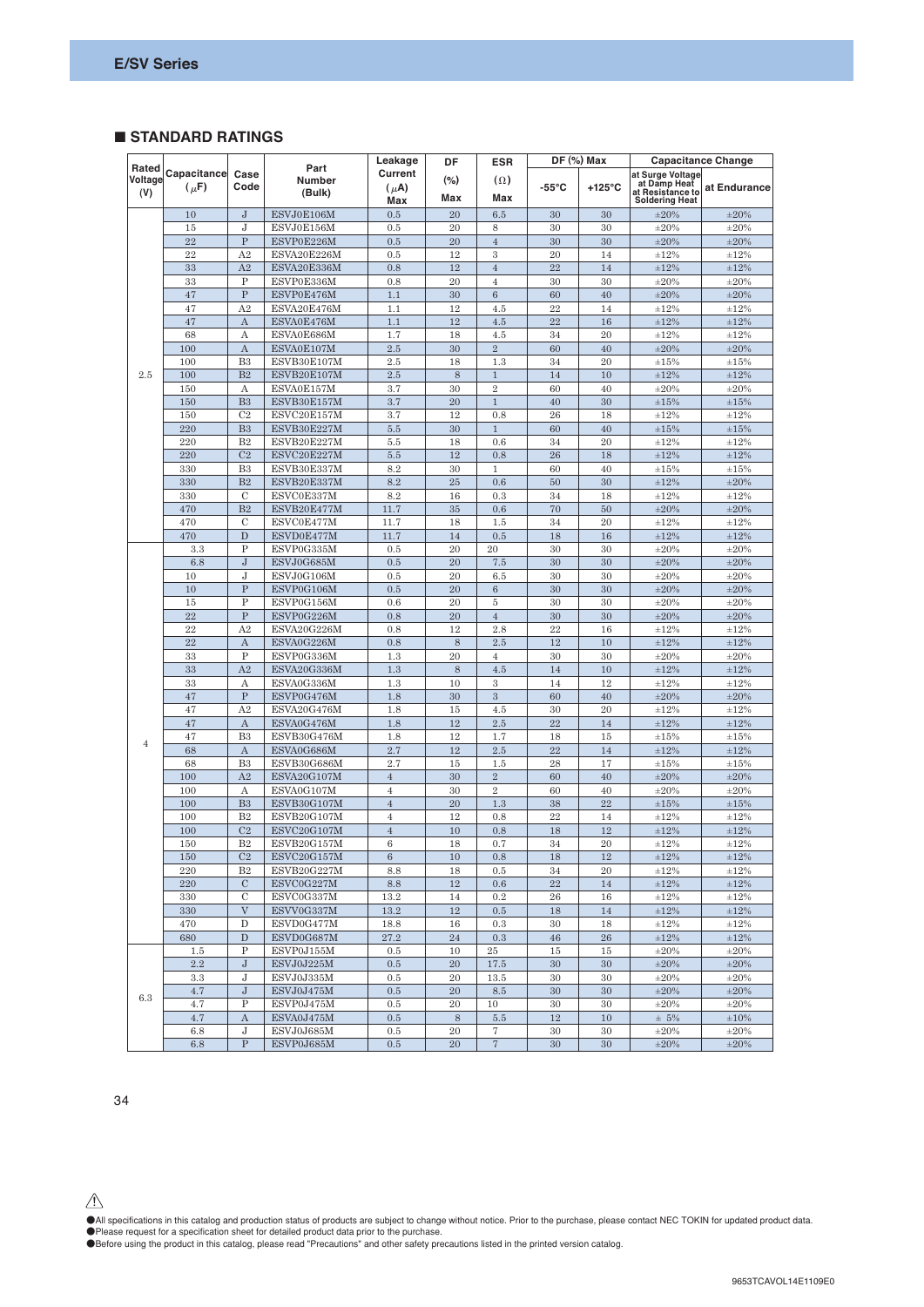|                         |                          |                  |                          | Leakage                     | DF             | $DF$ (%) Max<br><b>ESR</b> |                 |                  | <b>Capacitance Change</b>                                                     |              |  |
|-------------------------|--------------------------|------------------|--------------------------|-----------------------------|----------------|----------------------------|-----------------|------------------|-------------------------------------------------------------------------------|--------------|--|
| Rated<br>Voltage<br>(V) | Capacitance<br>$(\mu$ F) | Case<br>Code     | Part<br>Number<br>(Bulk) | Current<br>$(\mu A)$<br>Max | $(\% )$<br>Max | $(\Omega)$<br>Max          | $-55^{\circ}$ C | $+125^{\circ}$ C | at Surge Voltage<br>at Damp Heat<br>at Resistance to<br><b>Soldering Heat</b> | at Endurance |  |
|                         | 6.8                      | A2               | ESVA20J685M              | 0.5                         | 8              | 6.5                        | 12              | 10               | $\pm 12\%$                                                                    | $\pm 12\%$   |  |
|                         | 10                       | J                | ESVJ0J106M               | 0.6                         | 20             | 8                          | 38              | 22               | $\pm 20\%$                                                                    | $\pm 20\%$   |  |
|                         | 10                       | $\mathbf P$      | ESVP0J106M               | 0.6                         | 20             | $6\phantom{1}6$            | 30              | 30               | $\pm 20\%$                                                                    | $\pm 20\%$   |  |
|                         | 10                       | A2               | ESVA20J106M              | 0.6                         | 8              | 4.5                        | 12              | 10               | $\pm 12 \%$                                                                   | $\pm 12\%$   |  |
|                         | 10                       | A                | ESVA0J106M               | 0.6                         | $\,$ 8 $\,$    | 3.2                        | 12              | 10               | $\pm 12\%$                                                                    | $\pm 12\%$   |  |
|                         | 15                       | $\, {\bf P}$     | ESVP0J156M               | 0.9                         | 20             | $\overline{5}$             | 30              | 30               | $\pm 20\%$                                                                    | $\pm 20\%$   |  |
|                         | 15                       | A2               | ESVA20J156M              | 0.9                         | 12             | $\overline{4}$             | $22\,$          | 14               | $\pm 12\%$                                                                    | $\pm 12\%$   |  |
|                         | 15                       | А                | ESVA0J156M               | 0.9                         | 8              | $\,3\,$                    | 12              | 10               | $\pm 12 \%$                                                                   | $\pm 12\%$   |  |
|                         | 22                       | $\mathbf P$      | ESVP0J226M               | 1.3                         | 20             | $\sqrt{4}$                 | 38              | 22               | $\pm 20\%$                                                                    | $\pm 20\%$   |  |
|                         | 22                       | A2               | ESVA20J226M              | 1.3                         | 12             | 2.8                        | 22              | 14               | $\pm 12 \%$                                                                   | $\pm 12\%$   |  |
|                         | 22                       | $\boldsymbol{A}$ | ESVA0J226M               | 1.3                         | 10             | $\sqrt{3}$                 | 14              | 12               | $\pm 12\%$                                                                    | $\pm 12\%$   |  |
|                         | 22                       | B <sub>3</sub>   | ESVB30J226M              | 1.3                         | 8              | $\overline{2}$             | 12              | 10               | $\pm 15\%$                                                                    | $\pm 15%$    |  |
|                         | 22                       | B <sub>2</sub>   | ESVB20J226M              | 1.3                         | $\,$ 8 $\,$    | 1.6                        | 12              | 10               | $± 5\%$                                                                       | $\pm 10\%$   |  |
|                         | 33                       | A2               | ESVA20J336M              | $\overline{2}$              | 18             | $\,3$                      | 34              | 20               | $\pm 20\%$                                                                    | $\pm 20\%$   |  |
|                         | 33                       | $\mathbf{A}$     | ESVA0J336M               | $\sqrt{2}$                  | 12             | 2.5                        | 22              | 14               | $\pm 12\%$                                                                    | $\pm 12\%$   |  |
|                         | 33                       | B <sub>3</sub>   | ESVB30J336M              | $\sqrt{2}$                  | 12             | 1.7                        | 18              | 15               | $\pm 15\%$                                                                    | $\pm 15\%$   |  |
|                         | 47                       | $\mathbf{A}$     | ESVA0J476M               | 2.9                         | 12             | $\overline{2}$             | 22              | 14               | $\pm 12\%$                                                                    | $\pm 12\%$   |  |
|                         | 47                       | B <sub>3</sub>   | ESVB30J476M              | 2.9                         | 12             | 1.7                        | 18              | 15               | $\pm 15\%$                                                                    | $\pm 15%$    |  |
|                         | 47                       | B <sub>2</sub>   | ESVB20J476M              | 2.9                         | $\,$ 8 $\,$    | 1.3                        | 12              | 10               | $± 5\%$                                                                       | $\pm 10\%$   |  |
| 6.3                     | 47                       | $\mathcal{C}$    | ESVC0J476M               | 2.9                         | 8              | 0.9                        | 12              | 10               | $± 5\%$                                                                       | $\pm 10\%$   |  |
|                         | 68                       | $\rm A$          | ESVA0J686M               | 4.2                         | 30             | $\sqrt{2}$                 | 60              | 40               | $\pm 12 \%$                                                                   | $\pm 12\%$   |  |
|                         | 68                       | B <sub>3</sub>   | ESVB30J686M              | 4.2                         | 20             | $\overline{2}$             | 38              | 22               | $\pm 15\%$                                                                    | $\pm 15\%$   |  |
|                         | 68                       | B <sub>2</sub>   | ESVB20J686M              | 4.2                         | 10             | $\,1\,$                    | 18              | 12               | $\pm 12\%$                                                                    | $\pm 12\%$   |  |
|                         | 68                       | C <sub>2</sub>   | ESVC20J686M              | 4.2                         | 10             | 0.8                        | 14              | 12               | $\pm 12\%$                                                                    | $\pm 12 \%$  |  |
|                         | 100                      | $\boldsymbol{A}$ | ESVA0J107M               | 6.3                         | 25             | $\sqrt{2}$                 | 60              | 40               | $\pm 20\%$                                                                    |              |  |
|                         |                          | B <sub>3</sub>   |                          |                             | 20             |                            |                 | 22               |                                                                               | $\pm 20\%$   |  |
|                         | 100                      |                  | ESVB30J107M              | 6.3                         |                | 1.3                        | 38              |                  | $\pm 15\%$                                                                    | $\pm 15\%$   |  |
|                         | 100                      | B <sub>2</sub>   | ESVB20J107M              | 6.3                         | 12             | 0.9                        | $\bf{22}$       | 14               | $\pm 12\%$                                                                    | $\pm 12\%$   |  |
|                         | 100                      | C <sub>2</sub>   | ESVC20J107M              | 6.3                         | 10             | 0.8                        | 18              | 12               | $\pm 12\%$                                                                    | $\pm 12\%$   |  |
|                         | 100                      | $\mathbf C$      | ESVC0J107M               | 6.3                         | 10             | 0.6                        | 14              | 12               | $\pm 12\%$                                                                    | $\pm 12 \%$  |  |
|                         | 150                      | B <sub>2</sub>   | ESVB20J157M              | 9.4                         | 12             | $\mathbf{1}$               | 22              | 14               | $\pm 12\%$                                                                    | $\pm 12\%$   |  |
|                         | 150                      | $\mathcal C$     | ESVC0J157M               | 9.4                         | 10             | 0.6                        | 18              | 12               | $\pm 12 \%$                                                                   | $\pm 12 \%$  |  |
|                         | 220                      | B <sub>2</sub>   | ESVB20J227M              | 13.8                        | 18             | $\mathbf{1}$               | 34              | 20               | $\pm 12\%$                                                                    | $\pm 12\%$   |  |
|                         | 220                      | $\mathcal C$     | ESVC0J227M               | 13.8                        | 14             | 1.2                        | 26              | 16               | $\pm 12\%$                                                                    | $\pm 12\%$   |  |
|                         | 220                      | $\overline{V}$   | ESVV0J227M               | 13.8                        | 12             | 0.5                        | 18              | 14               | $\pm 12\%$                                                                    | $\pm 12\%$   |  |
|                         | 220                      | D                | ESVD0J227M               | 13.8                        | 12             | 0.5                        | 18              | 14               | $\pm 12 \%$                                                                   | $\pm 12\%$   |  |
|                         | 330                      | $\mathbf{V}$     | ESVV0J337M               | 20.7                        | 14             | 0.5                        | 26              | 16               | $\pm 5\%$                                                                     | $\pm 10\%$   |  |
|                         | 330                      | D                | ESVD0J337M               | 20.7                        | 14             | 0.5                        | 26              | 16               | $\pm 12\%$                                                                    | $\pm 12 \%$  |  |
|                         | 470                      | D                | ESVD0J477M               | 29.6                        | 20             | 0.3                        | 38              | 22               | $\pm 20\%$                                                                    | $\pm 20\%$   |  |
|                         | $\mathbf{1}$             | $\mathbf P$      | ESVP1A105M               | 0.5                         | 10             | 25                         | $15\,$          | $15\,$           | $\pm 20\%$                                                                    | $\pm 20\%$   |  |
|                         | 1.5                      | J                | ESVJ1A155M               | 0.5                         | 20             | 25.5                       | 30              | 30               | $\pm 20\%$                                                                    | $\pm 20\%$   |  |
|                         | 1.5                      | $\mathbf P$      | ESVP1A155M               | 0.5                         | 20             | 25                         | 30              | 30               | $\pm 20\%$                                                                    | $\pm 20\%$   |  |
|                         | 2.2                      | J                | ESVJ1A225M               | 0.5                         | 20             | 17.5                       | 30              | 30               | $\pm 20\%$                                                                    | $\pm 20\%$   |  |
|                         | 2.2                      | ${\bf P}$        | ESVP1A225M               | 0.5                         | 20             | 19                         | 30              | 30               | $\pm 20\%$                                                                    | $\pm 20\%$   |  |
|                         | 3.3                      | J                | ESVJ1A335M               | 0.5                         | 20             | 25                         | 30              | 30               | $\pm 20\%$                                                                    | $\pm 20\%$   |  |
|                         | 3.3                      | ${\bf P}$        | ESVP1A335M               | 0.5                         | 20             | 13                         | 30              | 30               | $\pm 20\%$                                                                    | $\pm 20\%$   |  |
|                         | 3.3                      | A <sub>2</sub>   | ESVA21A335M              | 0.5                         | 8              | 8                          | 12              | 10               | $\pm 12\%$                                                                    | $\pm 12\%$   |  |
|                         | 4.7                      | J                | ESVJ1A475M               | 0.5                         | 20             | 10                         | 30              | 30               | $\pm 20\%$                                                                    | $\pm 20\%$   |  |
|                         | 4.7                      | P                | ESVP1A475M               | 0.5                         | 20             | $\boldsymbol{6}$           | 30              | 30               | $\pm 20\%$                                                                    | $\pm 20\%$   |  |
|                         | 4.7                      | A2               | ESVA21A475M              | 0.5                         | 8              | 8                          | 12              | 10               | $\pm 12\%$                                                                    | $\pm 12\%$   |  |
|                         | 4.7                      | А                | ESVA1A475M               | 0.5                         | 8              | 4.5                        | 12              | 10               | $\pm 12\%$                                                                    | $\pm 12\%$   |  |
| 10                      | 6.8                      | A2               | ESVA21A685M              | 0.6                         | 8              | 8                          | $12\,$          | 10               | $\pm 12 \%$                                                                   | $\pm 12\%$   |  |
|                         | 6.8                      | А                | ESVA1A685M               | 0.6                         | 8              | 4.5                        | 12              | 10               | $\pm 12\%$                                                                    | $\pm 12 \%$  |  |
|                         | 10                       | $\, {\bf P}$     | ESVP1A106M               | $\mathbf{1}$                | 20             | $6\phantom{.}6$            | 30              | 30               | $\pm 20\%$                                                                    | $\pm 20\%$   |  |
|                         | 10                       | A2               | ESVA21A106M              | $\mathbf 1$                 | 8              | 8                          | 12              | 10               | $\pm 12\%$                                                                    | $\pm 12\%$   |  |
|                         | $10\,$                   | A                | ESVA1A106M               | $\mathbf{1}$                | $\,$ 8 $\,$    | $3.2\phantom{0}$           | $12\,$          | 10               | $\pm 12\%$                                                                    | $\pm 12\%$   |  |
|                         | 10                       | B2               | ESVB21A106M              | $\mathbf{1}$                | 8              | 2.4                        | 12              | 10               | $\pm 5\%$                                                                     | $\pm 10\%$   |  |
|                         | $15\,$                   | A2               | ESVA21A156M              | $1.5\,$                     | 12             | $3 -$                      | 22              | 14               | $\pm 12\%$                                                                    | $\pm 12\%$   |  |
|                         | 15                       | B <sub>3</sub>   | ESVB31A156M              | 1.5                         | 8              | 2.7                        | 12              | 10               | $\pm 15\%$                                                                    | $\pm 15\%$   |  |
|                         | 22                       | $\boldsymbol{A}$ | ESVA1A226M               | $2.2\,$                     | $12\,$         | 2.5                        | 22              | 14               | $\pm 12 \%$                                                                   | $\pm 12\%$   |  |
|                         | 22                       | B <sub>3</sub>   | ESVB31A226M              | 2.2                         | 8              | 1.9                        | 12              | 10               | $\pm 15\%$                                                                    | $\pm 15\%$   |  |
|                         | $22\,$                   | $\rm B2$         | ESVB21A226M              | $2.2\,$                     | 8              | 1.4                        | 12              | 10               | $\pm 5\%$                                                                     | $\pm 10\%$   |  |
|                         | 33                       | B <sub>3</sub>   | ESVB31A336M              | 3.3                         | 12             | 1.7                        | 18              | 15               | $\pm 15\%$                                                                    | ±15%         |  |
|                         | $33\,$                   | $\mathbf{B}2$    | ESVB21A336M              | $3.3\,$                     | $8\,$          | $1.4\,$                    | $12\,$          | $10\,$           | $± 5\%$                                                                       | $\pm 10\%$   |  |

●All specifications in this catalog and production status of products are subject to change without notice. Prior to the purchase, please contact NEC TOKIN for updated product data.<br>●Please request for a specification she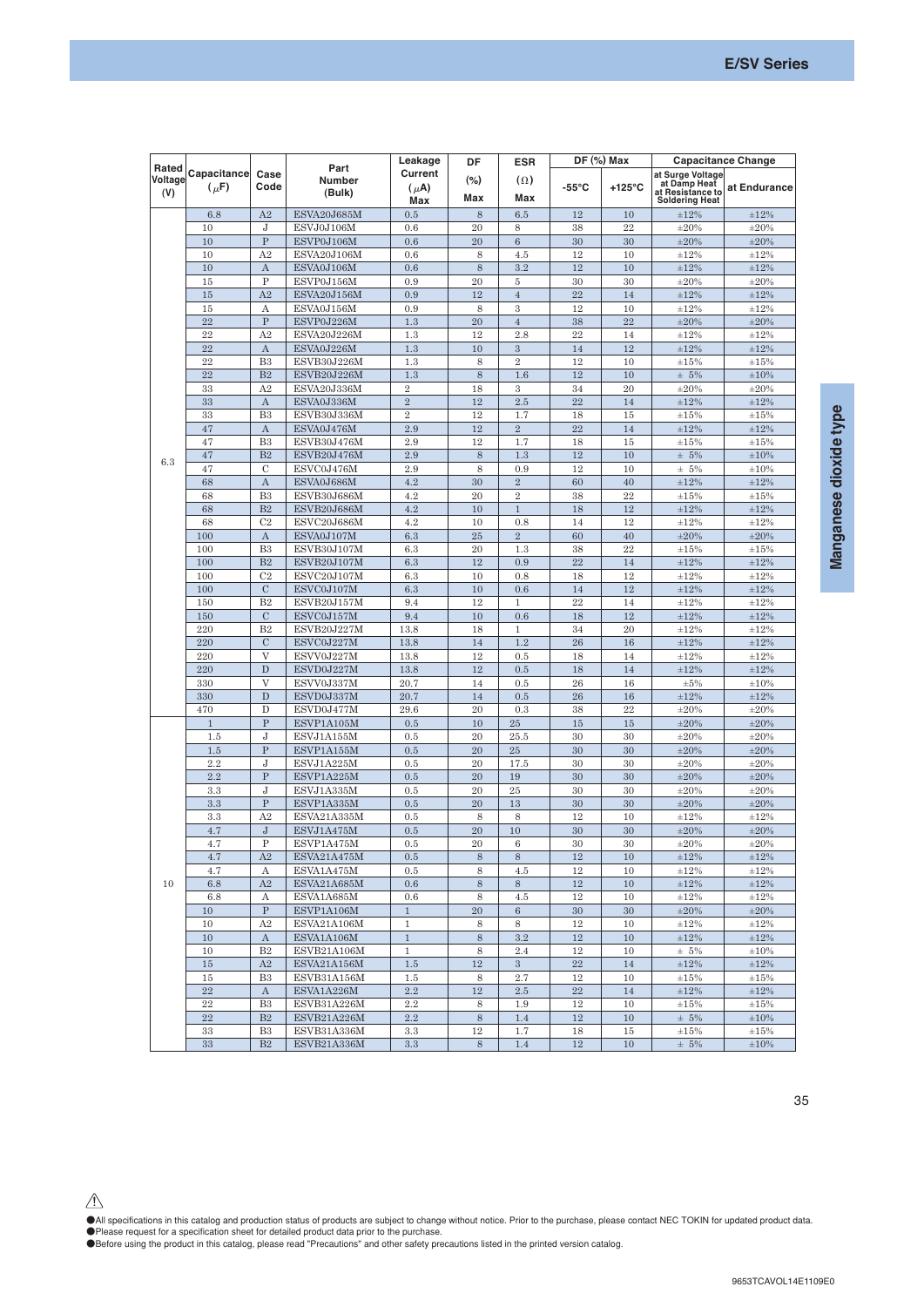|                         |                          |                     |                                 | Leakage                     | DF               | $DF$ (%) Max<br><b>ESR</b> |       |                  | <b>Capacitance Change</b>                                                     |                    |  |
|-------------------------|--------------------------|---------------------|---------------------------------|-----------------------------|------------------|----------------------------|-------|------------------|-------------------------------------------------------------------------------|--------------------|--|
| Rated<br>Voltage<br>(V) | Capacitance<br>$(\mu$ F) | Case<br>Code        | Part<br><b>Number</b><br>(Bulk) | Current<br>$(\mu A)$<br>Max | $(\% )$<br>Max   | $(\Omega)$<br>Max          | -55°C | $+125^{\circ}$ C | at Surge Voltage<br>at Damp Heat<br>at Resistance to<br><b>Soldering Heat</b> | at Endurance       |  |
|                         | 47                       | $\mathbf{A}$        | ESVA1A476M                      | 4.7                         | 20               | $\rm 5$                    | 36    | 24               | $\pm 20\%$                                                                    | $\pm 20\%$         |  |
|                         | 47                       | B <sub>2</sub>      | ESVB21A476M                     | 4.7                         | 8                | $1\,$                      | 12    | 10               | $\pm 12 \%$                                                                   | $\pm 12\%$         |  |
|                         | 47                       | C <sub>2</sub>      | ESVC21A476M                     | 4.7                         | 8                | $\overline{1}$             | 14    | 10               | $\pm 12\%$                                                                    | $\pm 12\%$         |  |
|                         | 47                       | $\mathcal{C}$       | ESVC1A476M                      | 4.7                         | 8                | 0.9                        | 12    | 10               | $± 5\%$                                                                       | $\pm 10\%$         |  |
|                         | 68                       | B <sub>2</sub>      | ESVB21A686M                     | 6.8                         | 12               | 0.9                        | 14    | 14               | $\pm 12\%$                                                                    | $\pm 12\%$         |  |
|                         | 68                       | C <sub>2</sub>      | ESVC21A686M                     | 6.8                         | 10               | $\mathbf{1}$               | 18    | 14               | $\pm 12\%$                                                                    | $\pm 12\%$         |  |
|                         | 68                       | $\mathcal{C}$       | ESVC1A686M                      | 6.8                         | 8                | 0.7                        | 12    | 10               | $\pm 12\%$                                                                    | $\pm 12\%$         |  |
| 10                      | 100                      | B <sub>2</sub>      | ESVB21A107M                     | 10                          | 16               | 1.4                        | 20    | 20               | $\pm 20\%$                                                                    | $\pm 30\%$         |  |
|                         | 100                      | C <sub>2</sub>      | ESVC21A107M                     | 10                          | 10               | 0.8                        | 18    | 14               | $\pm 12\%$                                                                    | $\pm 12\%$         |  |
|                         | 100                      | $\mathcal{C}$       | ESVC1A107M                      | 10                          | 10               | 0.5                        | 18    | 12               | $\pm 12\%$                                                                    | $\pm 12\%$         |  |
|                         | 100                      | $\overline{V}$      | ESVV1A107M                      | 10                          | 8                | 0.5                        | 18    | 10               | $\pm 12\%$                                                                    | $\pm 12\%$         |  |
|                         | 100                      | D                   | ESVD1A107M                      | 10                          | 8                | 0.6                        | 18    | 10               | $± 5\%$                                                                       | ±10%               |  |
|                         | 150                      | V                   | ESVV1A157M                      | 15                          | 8                | 0.5                        | 18    | 10               | $\pm 12\%$                                                                    | $\pm 12\%$         |  |
|                         | 150                      | D                   | ESVD1A157M                      | 15                          | 10               | 0.6                        | 18    | 12               | $\pm 12\%$                                                                    | $\pm 12\%$         |  |
|                         | 220                      | D                   | ESVD1A227M                      | 22                          | 12               | 0.6                        | 22    | 14               | $\pm 12\%$                                                                    | $\pm 12\%$         |  |
|                         | 0.47                     | $\mathbf{P}$        | ESVP1C474M                      | 0.5                         | 10               | 35                         | 15    | 15               | $\pm 20\%$                                                                    | $\pm 20\%$         |  |
|                         | 0.68                     | $\overline{P}$      | ESVP1C684M                      | 0.5                         | 10               | 25                         | 15    | $15\,$           | $\pm 20\%$                                                                    | $\pm 20\%$         |  |
|                         | $\mathbf{1}$             | J                   | ESVJ1C105M                      | 0.5                         | 10               | 25.5                       | 30    | 15               | $\pm 20\%$                                                                    | $\pm 20\%$         |  |
|                         | $\,1$                    | $\mathbf P$         | ESVP1C105M                      | 0.5                         | 10               | 20                         | 15    | 15               | $\pm 20\%$                                                                    | $\pm 20\%$         |  |
|                         | 1.5                      | J                   | ESVJ1C155M                      | 0.5                         | 10               | 25                         | 20    | 15               | $\pm 20\%$                                                                    | $\pm 20\%$         |  |
|                         |                          | A                   | ESVA1C155M                      | 0.5                         |                  | $\,6\,$                    | 8     | $\,6$            |                                                                               |                    |  |
|                         | 1.5                      |                     |                                 |                             | $\overline{4}$   |                            |       |                  | $± 5\%$                                                                       | $\pm 10\%$         |  |
|                         | 2.2                      | J<br>$\overline{P}$ | ESVJ1C225M                      | 6.8                         | 20               | 20                         | 30    | 30               | $\pm 20\%$                                                                    | $\pm 20\%$         |  |
|                         | 2.2                      |                     | ESVP1C225M                      | 0.5                         | 10               | 19                         | 15    | 15               | $\pm 20\%$<br>±12%                                                            | $\pm 20\%$<br>±12% |  |
|                         | 2.2                      | A2                  | ESVA21C225M                     | 0.5                         | 6                | 10                         | 10    | 8                |                                                                               |                    |  |
|                         | 2.2                      | $\mathbf{A}$        | ESVA1C225M                      | 0.5                         | $\boldsymbol{6}$ | $\,6\,$                    | 10    | 8                | $± 5\%$                                                                       | $\pm 10\%$         |  |
|                         | 3.3                      | P                   | ESVP1C335M                      | 0.5                         | 10               | 8                          | 15    | 15               | $\pm 20\%$                                                                    | $\pm 20\%$         |  |
|                         | 3.3                      | A2                  | ESVA21C335M                     | 0.5                         | 8                | $\overline{7}$             | 14    | 10               | $\pm 12\%$                                                                    | $\pm 12\%$         |  |
|                         | 3.3                      | $\mathbf{A}$        | ESVA1C335M                      | 0.5                         | 6                | 4.5                        | 10    | 8                | ±12%                                                                          | $\pm 12\%$         |  |
|                         | 4.7                      | A2                  | ESVA21C475M                     | 0.7                         | 8                | 4.5                        | 14    | 10               | $\pm 12\%$                                                                    | $\pm 12\%$         |  |
|                         | 4.7                      | A                   | ESVA1C475M                      | 0.7                         | 6                | $\overline{4}$             | 10    | 8                | $\pm 12\%$                                                                    | $\pm 12\%$         |  |
|                         | 6.8                      | $\boldsymbol{A}$    | ESVA1C685M                      | $1\,$                       | $\,6$            | $\overline{4}$             | 10    | 8                | $\pm 12\%$                                                                    | $\pm 12\%$         |  |
| 16                      | 6.8                      | B <sub>3</sub>      | ESVB31C685M                     | $\mathbf{1}$                | $\boldsymbol{6}$ | 4.1                        | 10    | 8                | $\pm 15\%$                                                                    | ±15%               |  |
|                         | 10                       | $\mathbf{A}$        | ESVA1C106M                      | 1.6                         | $\,$ 8 $\,$      | 3.2                        | 12    | 10               | $\pm 12\%$                                                                    | $\pm 12 \%$        |  |
|                         | 10                       | B <sub>3</sub>      | ESVB31C106M                     | 1.6                         | 8                | 3.5                        | 14    | 10               | $\pm 15\%$                                                                    | $\pm 15\%$         |  |
|                         | 10                       | B <sub>2</sub>      | ESVB21C106M                     | 1.6                         | $\boldsymbol{6}$ | $\overline{2}$             | 10    | 8                | $± 5\%$                                                                       | $\pm 10\%$         |  |
|                         | 15                       | $\mathbf{A}$        | ESVA1C156M                      | 2.4                         | 12               | 5                          | 22    | 14               | $\pm 12\%$                                                                    | $\pm 12\%$         |  |
|                         | 15                       | B2                  | ESVB21C156M                     | 2.4                         | $\boldsymbol{6}$ | $\overline{2}$             | 10    | 8                | $± 5\%$                                                                       | $\pm 10\%$         |  |
|                         | 22                       | B <sub>3</sub>      | ESVB31C226M                     | 3.5                         | 10               | 2.2                        | 18    | 12               | $\pm 15 \%$                                                                   | ±15%               |  |
|                         | 22                       | B <sub>2</sub>      | ESVB21C226M                     | 3.5                         | $\,6\,$          | 2.2                        | 10    | 8                | $\pm$ 5%                                                                      | $\pm 10\%$         |  |
|                         | 22                       | $\overline{C}$      | ESVC1C226M                      | 3.5                         | 6                | 1.5                        | 10    | 8                | $± 5\%$                                                                       | $\pm 10\%$         |  |
|                         | 33                       | B <sub>2</sub>      | ESVB21C336M                     | 5.2                         | 8                | 1.4                        | 14    | 10               | $\pm 5\%$                                                                     | $\pm 10\%$         |  |
|                         | 33                       | C <sub>2</sub>      | ESVC21C336M                     | 5.2                         | 6                | 1.4                        | 10    | 8                | $\pm 12 \%$                                                                   | $\pm 12\%$         |  |
|                         | 33                       | $\mathcal C$        | ESVC1C336M                      | 5.2                         | $\,6$            | 1.1                        | 10    | $\,$ 8 $\,$      | $± 5\%$                                                                       | $\pm 10\%$         |  |
|                         | 47                       | $\mathcal{C}$       | ESVC1C476M                      | 7.5                         | $\,6$            | 0.8                        | 10    | 8                | ±12%                                                                          | ±12%               |  |
|                         | 47                       | ${\bf D}$           | ESVD1C476M                      | 7.5                         | $\,6$            | 0.7                        | 10    | $\,$ 8 $\,$      | $± 5\%$                                                                       | $\pm 10\%$         |  |
|                         | 68                       | $\mathcal{C}$       | ESVC1C686M                      | 10.8                        | 6                | 0.7                        | 16    | 10               | $\pm 12\%$                                                                    | $\pm 12\%$         |  |
|                         | 68                       | $\mathbf D$         | ESVD1C686M                      | 10.8                        | $\,6$            | 0.7                        | 10    | $\,$ 8 $\,$      | $\pm$ 5%                                                                      | $\pm 10\%$         |  |
|                         | 100                      | D                   | ESVD1C107M                      | 16                          | 8                | 0.5                        | 18    | 10               | $\pm 12 \%$                                                                   | $\pm 12 \%$        |  |
|                         | 0.47                     | A2                  | ESVA21D474M                     | 0.5                         | 6                | 25                         | 10    | $\,$ 8 $\,$      | $± 5\%$                                                                       | $\pm 10\%$         |  |
|                         | 0.68                     | A2                  | ESVA21D684M                     | 0.5                         | 6                | 15                         | 10    | 8                | $± 5\%$                                                                       | $\pm 10\%$         |  |
|                         | $\mathbf{1}$             | A2                  | ESVA21D105M                     | $0.5\,$                     | $\,6\,$          | 12                         | 10    | 8                | $\pm 12\%$                                                                    | $\pm 12\%$         |  |
|                         | $1.5\,$                  | A2                  | ESVA21D155M                     | 0.5                         | 6                | 7.4                        | 10    | 8                | $\pm 12\%$                                                                    | ±12%               |  |
|                         | 2.2                      | $\mathbf P$         | ESVP1D225M                      | 0.5                         | 10               | $\,$ 8 $\,$                | 15    | 15               | $\pm 20\%$                                                                    | $\pm 20\%$         |  |
|                         | 2.2                      | A2                  | ESVA21D225M                     | 0.5                         | 6                | $\overline{7}$             | 10    | 8                | $\pm 12\%$                                                                    | $\pm 12\%$         |  |
|                         | $2.2\,$                  | $\boldsymbol{A}$    | ESVA1D225M                      | $0.5\,$                     | $\,6\,$          | $\,6\,$                    | 10    | $\,$ 8 $\,$      | $\pm 12 \%$                                                                   | $\pm 12\%$         |  |
| 20                      | $3.3\,$                  | A2                  | ESVA21D335M                     | 0.6                         | 8                | $\rm 5$                    | 14    | 10               | $\pm 12\%$                                                                    | $\pm 12\%$         |  |
|                         | 3.3                      | $\boldsymbol{A}$    | ESVA1D335M                      | 0.6                         | $6\phantom{.}6$  | $\rm 5$                    | 10    | $\,$ 8 $\,$      | $\pm 12 \%$                                                                   | $\pm 12\%$         |  |
|                         | $3.3\,$                  | B <sub>3</sub>      | ESVB31D335M                     | 0.6                         | $\,6$            | 3.9                        | 10    | 8                | $\pm 15 \%$                                                                   | $\pm 15\%$         |  |
|                         | 4.7                      | A2                  | ESVA21D475M                     | 0.9                         | $15\,$           | $\overline{5}$             | 30    | 20               | $\pm 12\%$                                                                    | $\pm 12\%$         |  |
|                         | 4.7                      | А                   | ESVA1D475M                      | 0.9                         | 6                | 5                          | 10    | 8                | $\pm 12\%$                                                                    | ±12%               |  |
|                         | 4.7                      | B3                  | ESVB31D475M                     | 0.9                         | $6\phantom{.}6$  | $\sqrt{3}$                 | 10    | $\,$ 8 $\,$      | $\pm 15\%$                                                                    | $\pm 15\%$         |  |
|                         | 4.7                      | B <sub>2</sub>      | ESVB21D475M                     | 0.9                         | $\,6$            | 3                          | 10    | 8                | $\pm 5\%$                                                                     | $\pm 10\%$         |  |
|                         | 6.8                      | B <sub>3</sub>      | ESVB31D685M                     | 1.3                         | $\,6\,$          | $\sqrt{3}$                 | 10    | $\,$ 8 $\,$      | $\pm 15\%$                                                                    | $\pm 15 \%$        |  |

●All specifications in this catalog and production status of products are subject to change without notice. Prior to the purchase, please contact NEC TOKIN for updated product data.<br>●Please request for a specification she